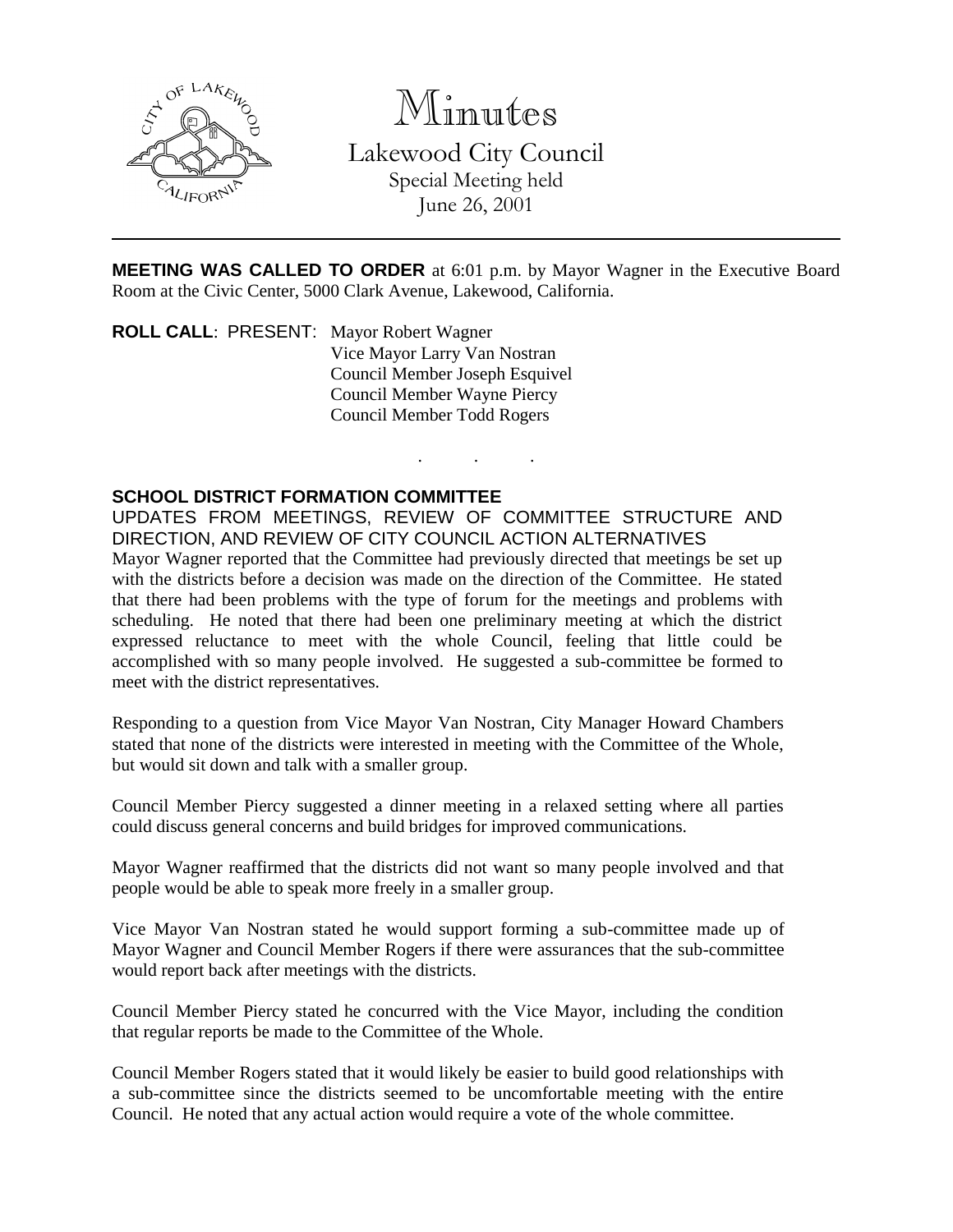City Council Minutes June 26, 2001 Page 2

## **SCHOOL DISTRICT FORMATION COMMITTEE** - Continued

Council Member Esquivel stated that he would also be in favor of a sub-committee under those conditions.

City Attorney John S. Todd advised that since the Committee of the Whole fell under the provisions of the Brown Act, a sub-committee would also have to comply with those requirements. He noted that since flexibility had been a problem and the requirement for posting a meeting agenda 72-hours prior to each meeting made scheduling meetings with the districts much more difficult, it would be more effective to dissolve the Committee of the Whole and just form a new ad hoc committee.

COUNCIL MEMBER ESQUIVEL MOVED AND VICE MAYOR VAN NOSTRAN SECONDED TO DISBAND THE COMMITTEE OF THE WHOLE AND FORM A NEW AD HOC COMMITTEE COMPRISED OF MAYOR WAGNER AND COUNCIL MEMBER ROGERS.

UPON ROLL CALL VOTE, THE MOTION WAS APPROVED:

AYES: COUNCIL MEMBERS: Esquivel, Piercy, Van Nostran, Rogers and Wagner NAYS: COUNCIL MEMBERS: None

**REVIEW OF THE RESIDENTIAL SOLID WASTE PROGRAM**

Finance Director Larry Schroeder reported that although the Lakewood Municipal Code provided the Finance Director with the authority to adjust refuse rates annually based upon the Consumer Price Index, staff was seeking direction from the City Council on proposed refuse rate increases. He reported that the City had received rebates from the Southeast Resource Recovery Facility (SERRF) for ash credit, some portion of which could be used to offset the increased cost of refuse collection.

. . .

Responding to a question from Mayor Wagner, Mr. Schroeder stated that an increase was necessary due to inflation clauses in the City's contracts with B Z Disposal Service, CR&R and SERRF. He reported that a table had been prepared showing how much the rate increase would be offset depending upon the amount of rebate funds used.

The Director of Public Works, Lisa Rapp, stated that the City had received some rebate funds from SERRF since FY 96-97 and that they had been held pending the imposition by the State's Integrated Waste Management Board (IWMB) of additional program requirements to meet diversion limits. She noted that since some Lakewood refuse was being diverted to CR&R, the materials recovery facility, the City would be receiving less ash rebate from SERRF in the future, but also saving on the tipping fees charged by SERRF.

Mayor Wagner stated that the City Council might want to reconsider the municipal code provisions authorizing the automatic rate increases.

The City Attorney advised that such a change could be subject to the provisions of Proposition 218.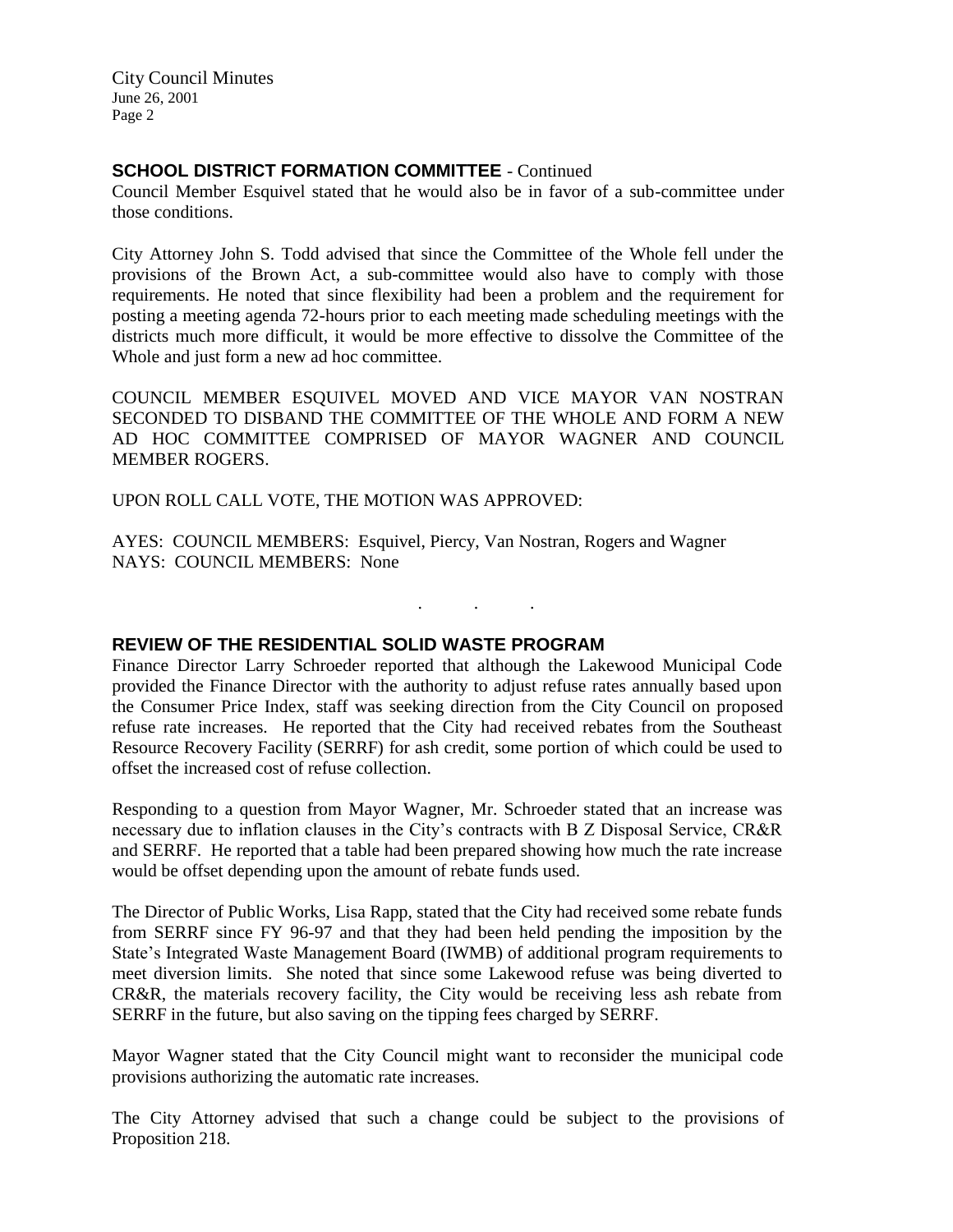## **REVIEW OF THE RESIDENTIAL SOLID WASTE PROGRAM** - Continued

Mayor Wagner noted that up to this point, the rebate had been set aside in anticipation of further sanctions by the SWMB, such as mandated curbside recycling, or if legal action against the SWMB were warranted.

Vice Mayor Van Nostran stated that he felt rates should not be raised any more than absolutely necessary since so many people were already struggling with increases in their electric and gas bills.

Mr. Schroeder reported that if subsidized at the highest level presented, the fund should last over ten years, provided the SERRF ash credit continued at current levels.

VICE MAYOR VAN NOSTRAN MOVED AND MAYOR WAGNER SECONDED TO USE \$175,835 IN REBATE FUNDS TO OFFSET AN INCREASE TO RESIDENTIAL REFUSE COLLECTION RATES.

Council Member Piercy stated that as a member of the Solid Waste Management Committee, a great deal of time had been spent studying this issue and that he had serious reservations about expending the rebate funds which could be needed for future projects required under AB 939. He reminded the Council that the rebate funds received from SERRF each year were not a guaranteed thing.

Council Member Esquivel advised that the Solid Waste Management Committee recommendation was for the 9.82 percent increase. He noted that even with such an increase, Lakewood rates would still be lower than more than half of the surrounding cities.

Mayor Wagner stated that a \$175,835 offset could be used for at least one or two years without any substantial impact to the ash rebate fund.

Vice Mayor Van Nostran stated that at the rate the fund was growing, it would be hard to justify withholding relief to people on fixed incomes.

Council Member Rogers agreed that many people were under pressure from rising utility bills and that it was very important to stabilize the rates and ease the pain whenever possible. He stated that recognizing that the State requirements could be changed at any time, it would be wise to take a measured approach and that should the rebates in future be substantially reduced or stopped, the City Council should revisit this issue.

Responding to a question from the City Attorney, Mr. Schroeder stated that any rate increase would become effective on July 1st.

UPON ROLL CALL VOTE, THE MOTION WAS APPROVED:

AYES: COUNCIL MEMBERS: Van Nostran, Rogers and Wagner NAYS: COUNCIL MEMBERS: Esquivel and Piercy

. . .